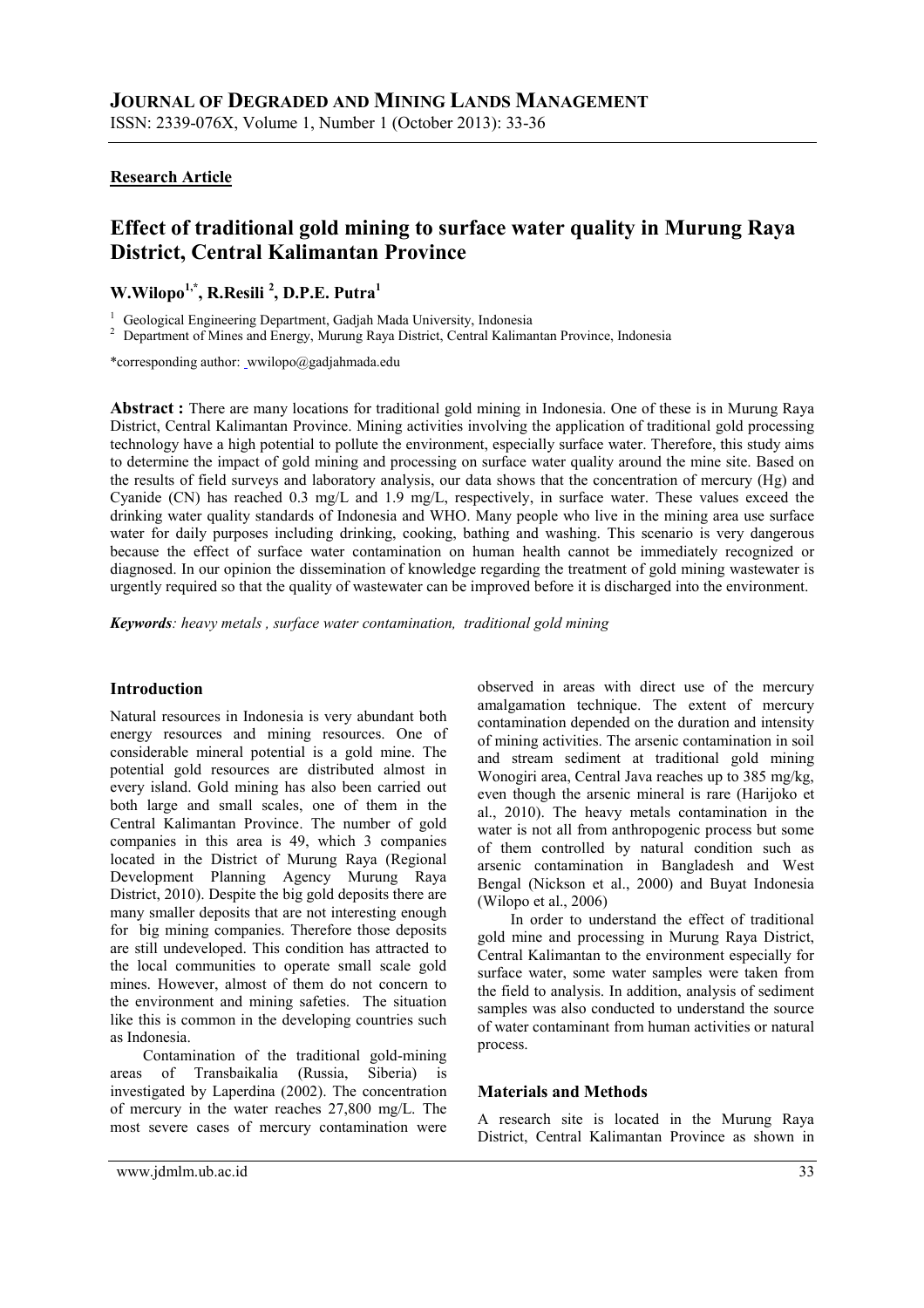Figure 1. River water and river sediment samples were taken from four rivers namely Muramatoi River, Karamulung River, Potung River and Punin River. Each river was taken 3 water samples and 3 river sediment samples that located in the upper, middle (after the gold processing sites) and downstream. Samples were filtered through 0.45 μm pore size membrane filters, acidified to a final concentration of 1% nitric acid, stored in a polyethylene recipient, and refrigerated until analysis. Non-acidified samples were measured in situ for pH, temperature and total dissolved solute (TDS). Portable HANNA meters, calibrated with standard buffers, have been used for in-situ measurements of temperature, pH and TDS. Acidified samples were analyzed for trace elements by inductively coupled plasma – atomic emission spectrometry (ICP-AES) and mass spectrometry (ICP-MS) at PT. Sucofindo. The river sediments were analyzed for their mineral composition by X-ray Diffractometer (XRD) Rigaku in Geological Engineering Department, Gadjah Mada University.



Figure 1. Location of water and sediment river sampling

### **Results and Discussion**

Clean water is a basic requirement that should be consumed of people regularly to maintain their health. Good or poor water services will greatly depend on the availability of raw water for further processing. Mostly of raw water for water supply is taken from the river. The water supply agency (PDAM) in Murung Raya also uses the river water as a source for drinking water after treatment. This agency only can provided small resident that stay close to the processing plant. In addition, the production of clean water relative small and distribution cannot reach all resident (Regional Development Planning Agency Murung Raya District, 2010). Some resident cannot buy it because their income is low. Although the depth of groundwater is relative shallow around 1- 8 meters from the surface but the resident prefer to use river water, especially for the people who live in the river

banks. They use river water for daily purposes such as drinking, cocking and washing which is not guarantee the healthiness. In other side many gold mining and processing are located near the river in the upstream area. This processing is operated by local people with traditional method such as amalgamation and cyanidation. Mostly of them discharge a liquid waste to the river without any treatment. The river water is very vulnerable to contaminate by heavy metals that contains in the liquid waste from gold processing.

The analysis of water samples from 5 rivers indicate that the river water already contaminated by some heavy metals as shown in Table 1. In the river Muramatoi shows increasing of mercury (Hg), arsenic (As) and copper (Cu) concentration are quite significant in water samples taken at downstream after the location of gold processing (M3) (Table 1).

*Journal of Degraded and Mining Lands Management* 34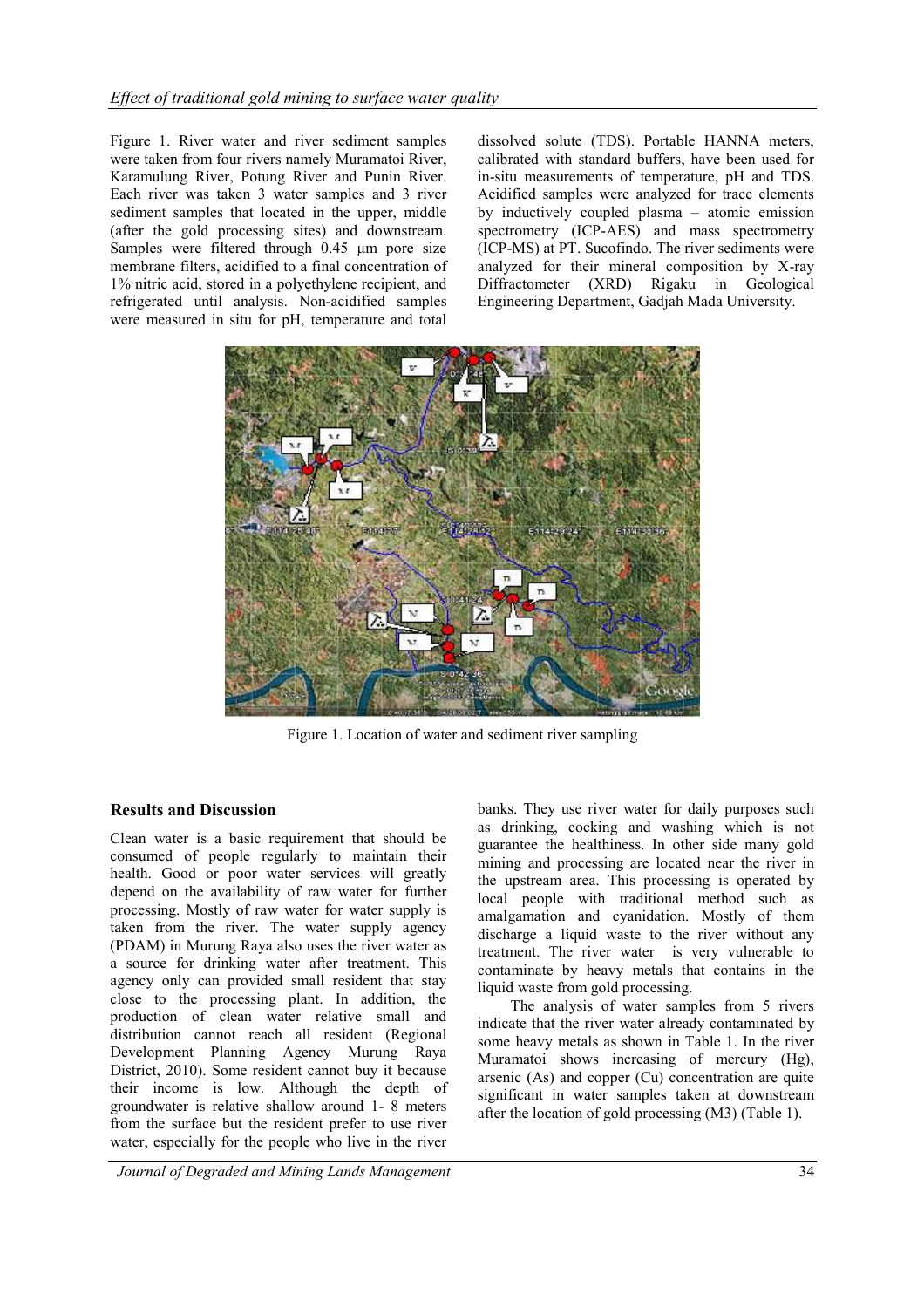## *Effect of traditional gold mining to surface water quality*

| Sample          | Coor              | dinate           | River Name | Sub        | Water                    | Oua        | lity |            |            |           |           |           |           |           | Sediment             |
|-----------------|-------------------|------------------|------------|------------|--------------------------|------------|------|------------|------------|-----------|-----------|-----------|-----------|-----------|----------------------|
| Code            | Longitude         | Latitude         |            | District   | $\overline{\text{Temp}}$ | Turbidity  | pH   | <b>TDS</b> | <b>TSS</b> | Hg        | As        | Pb        | Cu        | Cn        | Composition          |
|                 |                   |                  |            | Name       | $\mathrm{C}^{\circ}$     | <b>NTU</b> |      | mg/L       | mg/L       | $\mu$ g/L | $\mu$ g/L | $\mu g/L$ | $\mu g/L$ | $\mu g/L$ |                      |
| $\overline{M1}$ | 114° 24'          | $00^{\circ} 38'$ | Muramatoi  | Sei Babuat | 28.5                     | 6          | 6.2  | 17         | 02.0       | 1.1       | 24.5      | nd        | nd        | 15.9      | Quartz,              |
|                 | 22.31"            | 21.57"           |            |            |                          |            |      |            |            |           |           |           |           |           | Laumontite           |
| M <sub>2</sub>  | 114° 24'          | $00^{\circ} 38'$ | Muramatoi  | Sei Babuat | 29.2                     | 133        | 6.1  | 42         | 11.0       | 72.6      | 19.2      | 9.9       | 8         | 16.9      | Quartz, illite,      |
|                 | 19.10"            | 17.56"           |            |            |                          |            |      |            |            |           |           |           |           |           | hematite             |
| M <sub>3</sub>  | $114^{\circ} 24'$ | $00^{\circ}$ 38' | Muramatoi  | Sei Babuat | 28.8                     | 73         | 4.3  | 105        | 19.0       | 86.1      | 62.6      | nd        | 113       | 18.1      | Quartz, illite,      |
|                 | 18.39"            | 13.89"           |            |            |                          |            |      |            |            |           |           |           |           |           |                      |
| K1              | $114^{\circ} 28'$ | $00^{\circ} 37'$ | Karamulung | Tanah      | 27.3                     | 29         | 5.0  | 360        | 11.0       | 1.5       | nd        | nd        | Nd        | 15.7      | Illite,              |
|                 | 42.20"            | 21.20"           |            | Siang      |                          |            |      |            |            |           |           |           |           |           | Hematite,            |
|                 |                   |                  |            |            |                          |            |      |            |            |           |           |           |           |           | Diopside,            |
|                 |                   |                  |            |            |                          |            |      |            |            |           |           |           |           |           | Holloysite           |
| K2              | 114° 28'          | $00^{\circ} 37'$ | Karamulung | Tanah      | 27.5                     | 32         | 6.3  | 101        | 14.0       | 29.8      | 43.9      | nd        | 8.2       | 22.8      | Quartz,              |
|                 | 36.59"            | 21.20"           |            | Siang      |                          |            |      |            |            |           |           |           |           |           | Hematite             |
| K3              | $114^{\circ} 28'$ | $00^{\circ} 37'$ | Karamulung | Tanah      | 28.3                     | 99         | 6.3  | 345        | 98.0       | 1.2       | Nd        | nd        | nd        | 11.4      | Quartz, calcite,     |
|                 | 12.69"            | 09.19"           |            | Siang      |                          |            |      |            |            |           |           |           |           |           | hematite             |
| P <sub>1</sub>  | 114° 27'          | $00^{\circ} 40'$ | Potung     | Tanah      | 27.2                     | 3          | 5.9  | $10\,$     | $1.0\,$    | nd        | 15.4      | 9.9       | 10.7      | 12.8      | Quartz, calcite,     |
|                 | 15.90"            | 42.60"           |            | Siang      |                          |            |      |            |            |           |           |           |           |           | hematite             |
|                 |                   |                  |            | Selatan    |                          |            |      |            |            |           |           |           |           |           |                      |
| P <sub>2</sub>  | $114^{\circ} 27'$ | $00^{\circ} 40'$ | Potung     | Tanah      | 27.2                     | 16         | 6.0  | 12         | 4.0        | nd        | 19.2      | nd        | Nd        | 24.1      | Quartz, calcite      |
|                 | 21.42"            | 41.54"           |            | Siang      |                          |            |      |            |            |           |           |           |           |           |                      |
|                 |                   |                  |            | Selatan    |                          |            |      |            |            |           |           |           |           |           |                      |
| P <sub>3</sub>  | $114^{\circ} 27'$ | $00^{\circ} 40'$ | Potung     | Tanah      | 27.3                     | 80         | 7.6  | 38         | 71.0       | 1.1       | 19.8      | nd        | 438.8     | 1863.3    | Quartz,              |
|                 | 49.29"            | 42.20"           |            | Siang      |                          |            |      |            |            |           |           |           |           |           | Alunite              |
|                 |                   |                  |            | Selatan    |                          |            |      |            |            |           |           |           |           |           |                      |
| N <sub>1</sub>  | $114^{\circ} 27'$ | $00^{\circ} 42'$ | Punin      | Murung     | 27.0                     | 23         | 6.5  | 82         | 36.0       | nd        | nd        | nd        | Nd        | 54.9      | Illite, Quartz,      |
|                 | 57.60"            | 18.20"           |            |            |                          |            |      |            |            |           |           |           |           |           | Diaspote,            |
| N2              | $114^{\circ} 27'$ | $00^{\circ} 42'$ | Punin      |            | 27.2                     | 237        | 8.3  | 109        | 236.0      | 4.8       | nd        | nd        | 32.9      | 1479.8    | Hematite             |
|                 | 59.79"            | 18.60"           |            | Murung     |                          |            |      |            |            |           |           |           |           |           | Quartz,<br>hematite  |
| N <sub>3</sub>  | $114^{\circ} 27'$ | $00^{\circ}$ 42' | Punin      |            | 27.0                     | 1036       | 9.1  | 74         | 477.0      | 346.3     | nd        | 9.9       | 551.6     | 1965.4    |                      |
|                 | 58.60"            | 27.10"           |            | Murung     |                          |            |      |            |            |           |           |           |           |           | Quartz,<br>hematite, |
|                 |                   |                  |            |            |                          |            |      |            |            |           |           |           |           |           | kaolinite, illite    |
|                 |                   |                  |            |            |                          |            |      |            |            |           |           |           |           |           |                      |

Table 1. Result of river water and river sediment analysis

Note : nd = not detected; 1= sample from upstream; 2=sampel from close to gold processing and 3 sample from downstream.

*Journal of Degraded and Mining Lands Management* 35